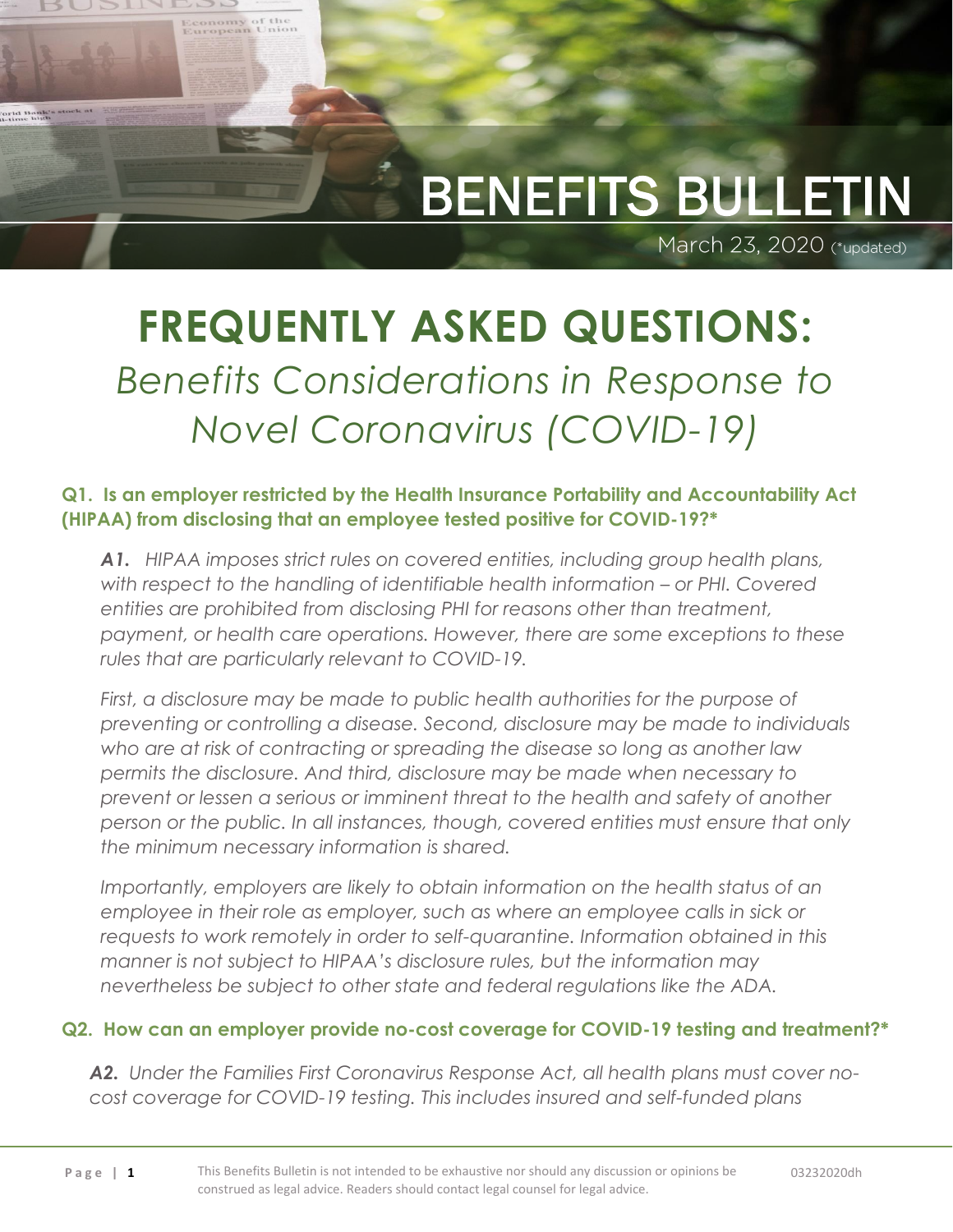*regardless of size. Additionally, insurance commissioners in several states have directed health insurance carriers to waive cost-sharing for the treatment of COVID-19, and many major carriers have announced that these costs will be waived irrespective of a state mandate. Thus, employer-sponsors of fully-insured health plans will likely need to take no action in order to provide employees with no-cost coverage for these services. Conversely, employer-sponsors of self-insured plans will need to consult with claims administrators and stop-loss carriers to accommodate no-cost coverage for COVID-19 testing and treatment, and will likely need to make plan amendments.*

*Employers should be aware of the impact these no-cost or reduced-cost services may have on the HSA eligibility of employees. While the IRS announced that the waiver of cost-sharing requirements for services related to COVID-19 will not jeopardize HSA eligibility, the waiver of costs for other non-preventive services, such as blanket waivers for telemedicine benefits, may have an adverse effect.*

#### **Q3. Can an employer require employees to undergo temperature screenings or other health examinations as a condition of reporting to work?\***

*A3. The Americans with Disabilities Act (ADA) prohibits medical inquiries unless the inquiry is job-related and consistent with business necessity; e.g., healthcare workers working with vulnerable populations in a hospital or assisted living facility may be*  required to have their temperature taken before reporting to work. The ADA, then, *would normally not permit such a health inquiry absent a legitimate business necessity.* 

*However, on March 18, the EEOC issued guidance allowing employers to take the temperatures of employees absent business necessity in an effort to limit the spread of COVID-19. Thus, employers may now require employees to undergo temperature screenings as a condition of reporting to work. But the guidance does not permit employers to implement any other type of screening or physical beyond temperature reading.* 

#### **Q4. What impact do reduced work hours have on employee eligibility for coverage under the group health plan?\***

*A4. Group health plans often determine eligibility for coverage based on the hours worked by the employee or the employee's status as full-time. A reduction in hours may*  result in loss of eligibility under the terms of the plan, but the specific terms of the plan will *control. Where the terms of the plan are vague with respect to evaluating eligibility, employers should take a reasonable approach to making such determinations and should apply the criteria consistently to all employees. Employers should also ensure that any carrier-imposed limitations are followed.*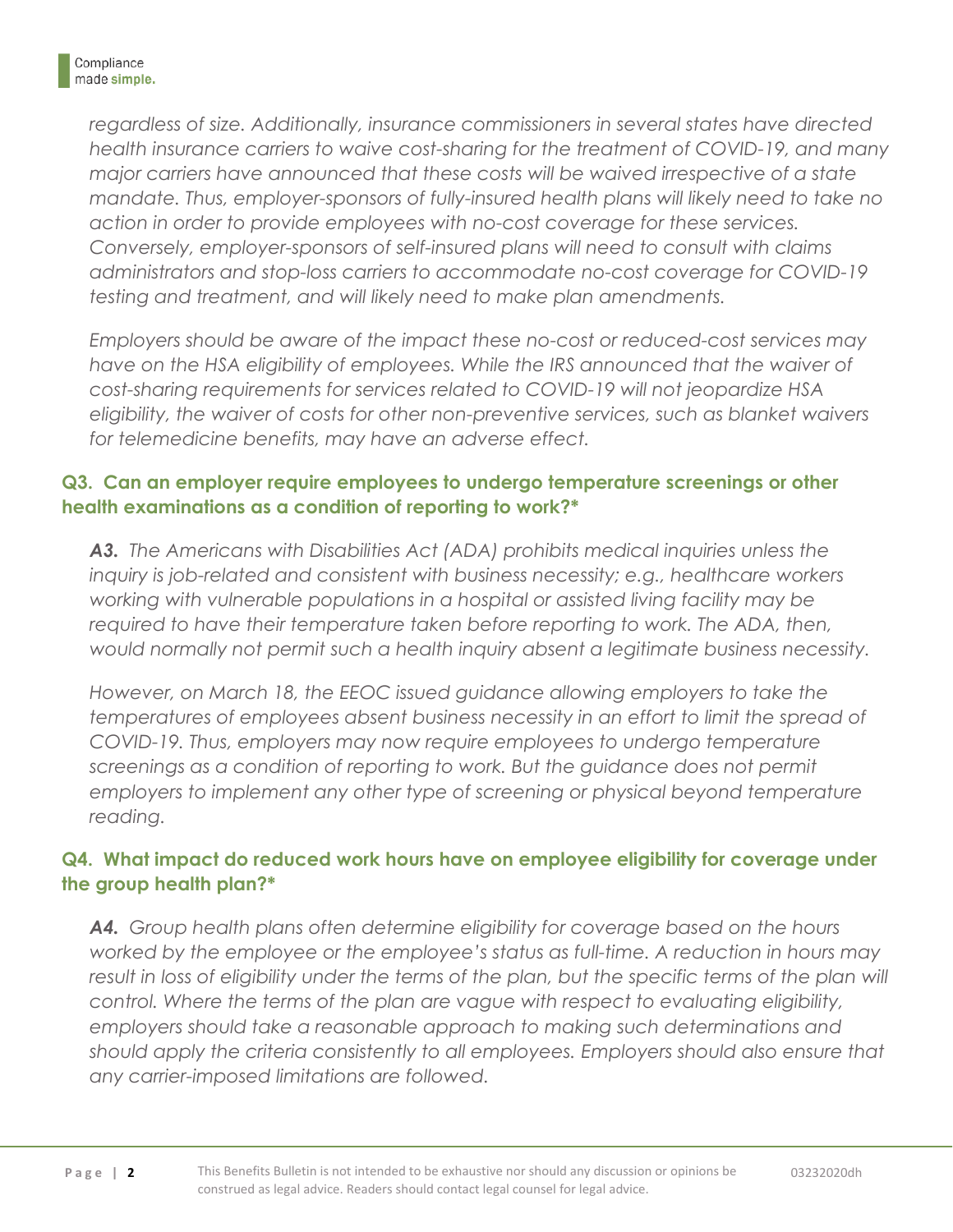For employees whose eligibility is determined by the use of a look-back measurement *period, eligibility will remain locked in place for the full duration of any stability period*  regardless of a reduction in hours, though these employees may have the opportunity to *voluntarily drop coverage (see Q/A 5).*

#### **Q5. Are employees permitted to make mid-year election changes under benefit programs due to a reduction in hours?**

*A5. A Section 125 plan, or a cafeteria plan, allows employees to pay for certain benefits on a pre-tax basis by complying with the rules of the Internal Revenue Code. Participant elections generally must be irrevocable until the beginning of the next plan year. However, regulations permit employers to design their cafeteria plans to allow employees to change their elections during the plan year if certain conditions are met.* 

For changes in employment status that involve a reduction of hours, a "reduction of *hours" event may allow certain election changes even if benefit eligibility is not affected (e.g., because the employee is locked into full-time status during a stability period and*  remains eligible for health coverage). Here, the employee would be allowed to make a *mid-year election change to drop medical coverage.*

*Similarly, if the employee must pay a greater portion of the premium as a result of the reduction in hours (e.g., a change from full-time to part-time status requires the employee to contribute a greater amount towards the cost of coverage), then the costchange rules should permit the employee to make an election change to a lower-cost medical option. In lieu of selecting a lower-cost option, the employee may choose to revoke coverage.*

*While a reduction in hours will provide for some election change opportunities for medical coverage, such opportunities for Health FSA coverage are rarer. In general, a reduction in hours that does not affect the employee's eligibility will not provide an opportunity for a mid-year election change under the Health FSA. Conversely,*  participants should be permitted to make election changes to DCAP coverage where *the cost of dependent care increases or decreases mid-year, or where the need for dependent care increases or decreases, which may be the natural result of a reduction in hours.*

#### **Q6. What impact does a furlough (i.e., an extended leave) have on employee eligibility for coverage under the group health plan?**

*A6. Typically, an employee placed on furlough is treated similarly to an employee on an unprotected leave of absence. If the employer has an existing policy or practice that*  dictates how long an employee may remain eligible for coverage during furlough or an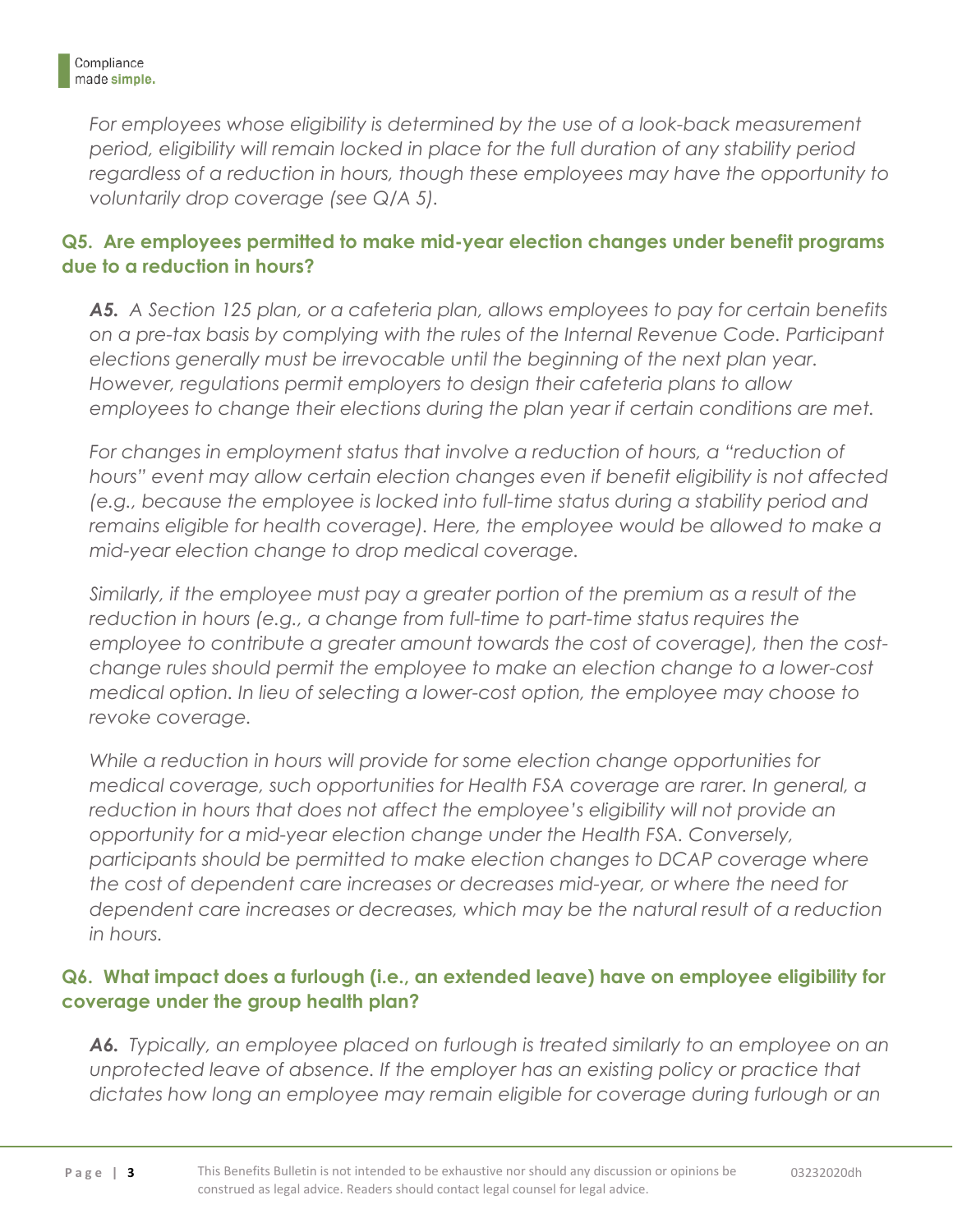*unprotected leave of absence, that policy should be followed. In the absence of such a policy, the employer should implement a policy that is reasonable and that is applied consistently. Note that many insurance carriers impose a limit on the length of this period, so employers should ensure that their chosen policy complies with carrier requirements.*

*Employers often provide for up to one month of continued eligibility while on an unprotected leave, though some may provide for more and others less. If the leave extends beyond this period of time, the employee's coverage will terminate and COBRA will be offered (if applicable). If the employee later returns to active employment, he/she will have an opportunity re-elect coverage as an active employee.*

*During the leave, the employee and employer should continue to make their normal premium contributions.* 

#### **Q7. How should employee contributions be handled when the amount of the paycheck is too little to cover the normal deduction, or when there is a period without pay?\***

*A7. When the full amount of the employee contribution cannot be withheld from pay, the employer has two options. First, the employer can require that the employee make up the difference or shortfall by making a direct payment to the employer. A direct payment like this means the employee will lose the tax advantage of a pre-tax payroll deduction taken through a Sec. 125 Plan, and such a direct payment may be difficult*  for the employee during a period of reduced or no pay, but it ensures that premium *contributions continue as normal.* 

The second option is for the employer to cover the full cost of coverage during the *period of reduced or no pay. Then, the employer can later recoup these contributions from the employee via accelerated payroll deductions when the employee's pay resumes. This option is convenient for employees and may be a reasonable choice when the period of reduced or no pay is short. But this option does present some risk to the employer in the event the employee does not later return to active employment as expected.*

*Regardless of the chosen method, the employer should provide the same option to employees on a consistent basis and should ensure employees clearly understand their responsibilities.* 

#### **Q8. What impact does a layoff (i.e., a termination of employment) have on employee eligibility for coverage under the group health plan?\***

*A8. When an employee is laid off (or terminated) from employment, he/she is no longer*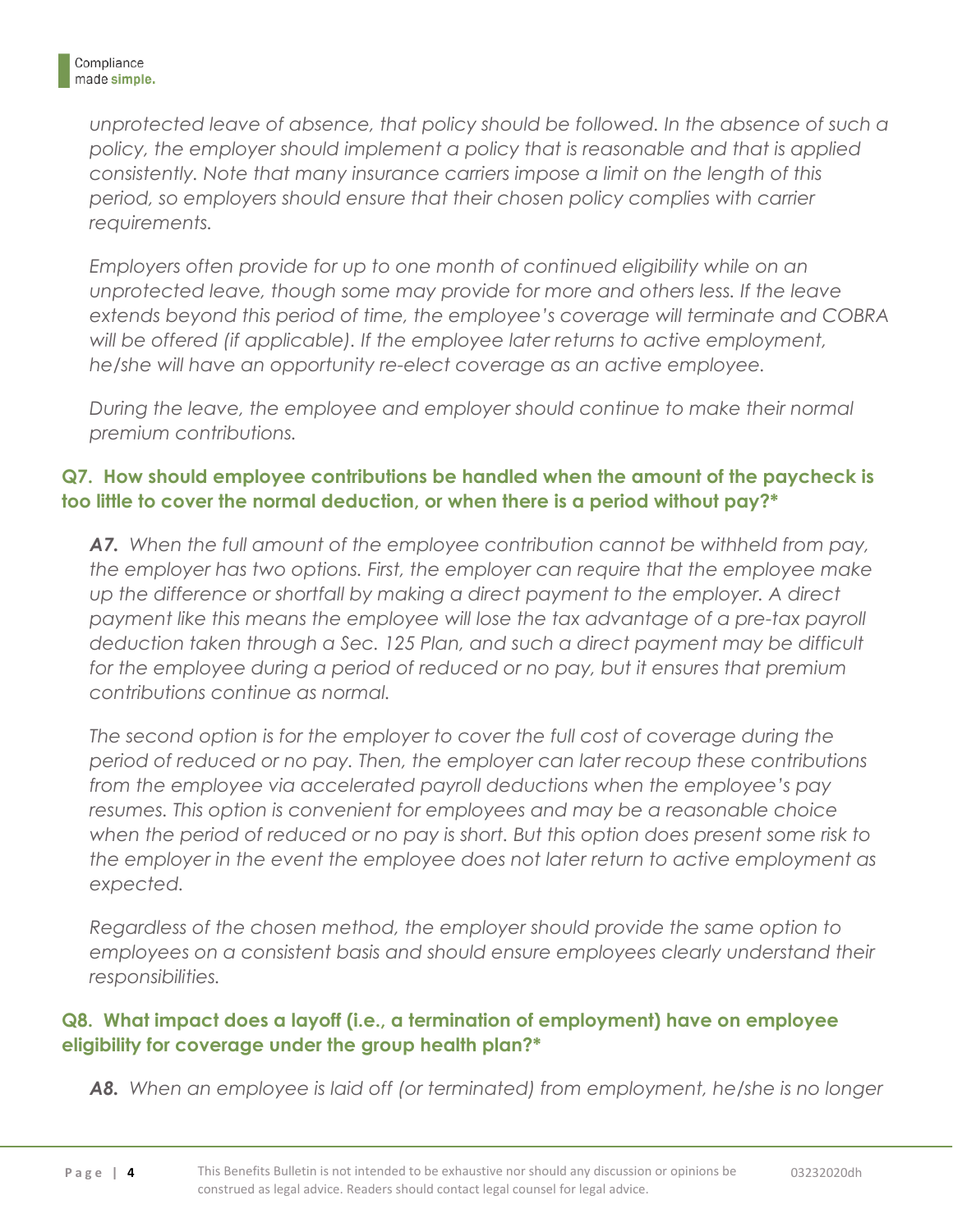*eligible for coverage under the group health plan as an active employee. Coverage will generally terminate no later than the last day of the month in which the termination of*  employment occurs. Unless the terms of the plan allow for continued coverage of *employees post-employment termination, employers should not allow terminated employees to continue participating in the plan beyond this date.* 

*An employer who wishes to provide some form of continued financial contribution towards the cost of coverage may do so by subsidizing or reimbursing a portion of the COBRA premium (if COBRA is available and elected). However, employers should specify the period of time during which a subsidy or reimbursement will be provided and note that the cessation of the subsidy or reimbursement will not be considered a loss of coverage that will trigger a special enrollment opportunity for Marketplace coverage or other employer-sponsored coverage.* 

*In lieu of a subsidy or reimbursement of COBRA premiums, an employer may instead*  provide a severance payment that is intended to cover a portion of the cost of *insurance premiums. The severance payment will be treated as taxable income.*

#### **Q9. What coverage options do employees have following a layoff (i.e., a termination of employment)?**

*A9. In general, coverage under the group health plan will terminate no later than the*  last day of the month in which the layoff occurs. Former employee-participants who wish *to obtain other coverage, and those in states where the maintenance of health coverage is required, will have options.* 

If the employer-sponsored plan is subject to COBRA or a similar state continuation of *coverage law, the former employee (and any dependents who were enrolled in the group health plan) can elect to continue the same coverage for a period of up to 18-36 months. The cost of coverage under COBRA is 102% of the monthly premium, though the cost for coverage provided under state continuation laws may be higher.* 

*As an alternative to continuation coverage under the group plan, the loss of coverage experienced by former employee-participants will trigger a special enrollment period for mid-year enrollment in an individual plan on the Marketplace. The deadline for enrollment is 60 days following the date that coverage was lost.*

*Finally, the loss of coverage experienced by former employee-participants may create an opportunity for mid-year enrollment on another employer-sponsored health plan, such as through a spouse or a parent. The deadline for enrollment is typically 30 days*  following the date that coverage was lost. The plan's documents should be consulted *for further details.*